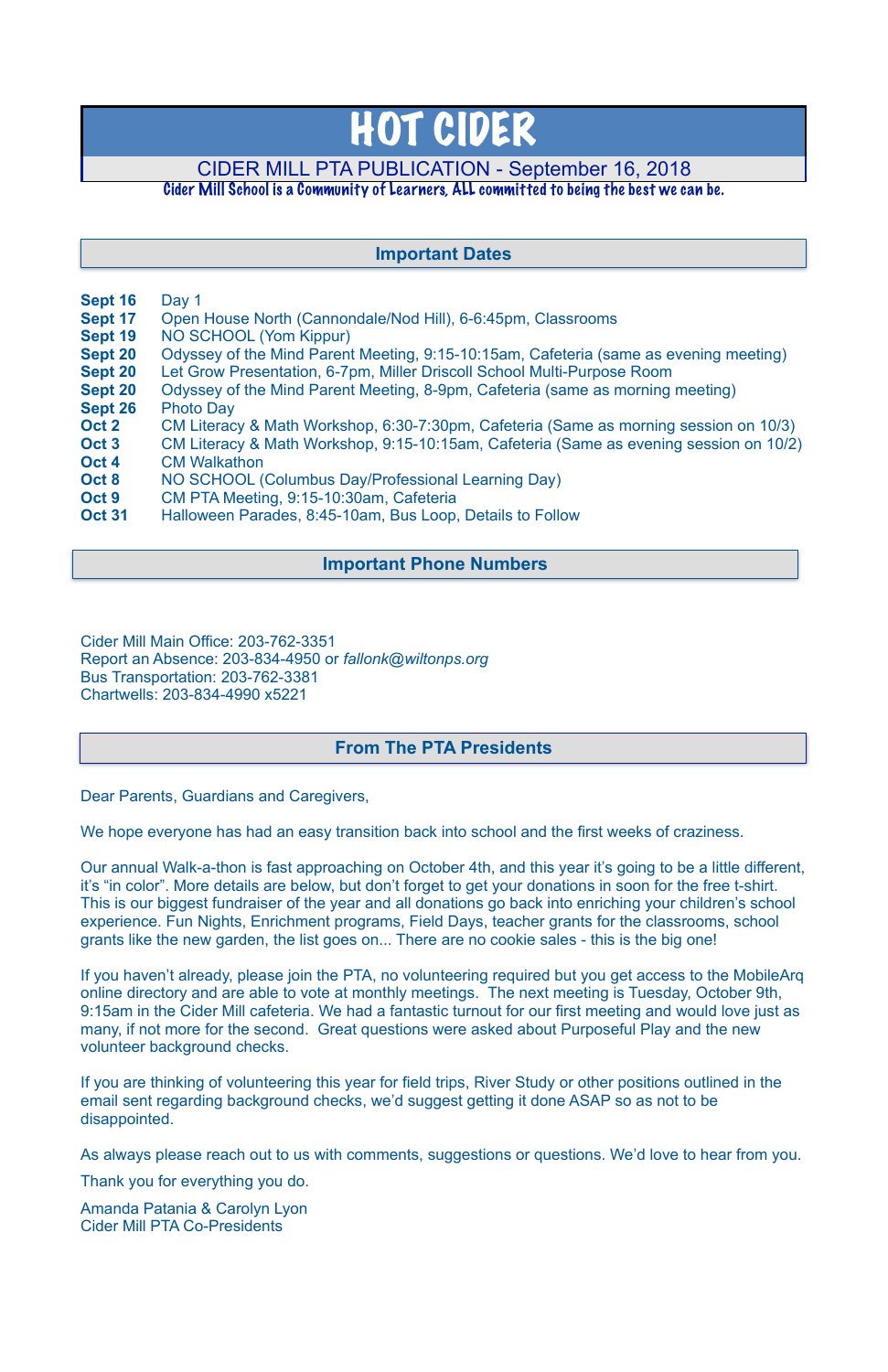#### **Odyssey of the Mind Parent Meeting - Thursday September 20th**

We are holding a parent meeting at 9:15am and again at 8:00pm in the Cider Mill Cafeteria, to explain the concept and specifics of the Odyssey of the Mind competition. This is the 4th year for Cider Mill to be participating and we always have kids who have loved participating in this creative activity. Odyssey asks the kids to think of different ways to think about problems and then to solve them.

Check out the website here <http://ctom.org/>or email Nicholas Prior for more information [nick@nicholasprior.com](mailto:nick@nicholasprior.com).

This meeting will explain to parents what is involved with all aspects of this unique program and have to opportunity to ask questions and talk to veteran coaches about their experiences.

#### **Cider Mill's Annual Walk-A-Thon ~ October 4th!**

Mark your calendars! Cider Mill's Annual Walk-a-thon is on October 4th, and this year, we're adding a little color! By that we mean that this will be our first color walk. All children can participate in the Walk-athon and then there will be an optional 5th lap for children who'd like to walk through the color powder. Our aim is NOT to drench them in powder, but to brighten them up. If you didn't get the Walk-a-thon tshirt, feel free to send in an old (preferably white or light color) t-shirt to join the fun. The powder is washable, but would recommend not sending in favorite clothes, just in case. They will they be able to take off their shirts before getting on the bus as we are switching this to an after lunch event.

Parents please update your profiles to include email and cell phone numbers! One easy spot to register for all your kids' PTAs and make a donation at the same time! Questions? Email our Directory Chair Jennifer Wulff [jen@presto.org](mailto:jen@presto.org)

Our goal is to raise \$25,000 which directly supports our teachers, classrooms and students. It's all online this year, a quick form and click of the button, simple! The house with the most participation wins a night free of homework, a prize that works for kids and parents!

Register below by September 21st for a free Walkathon T-shirt to be colored at the event!

Click on the link to donate and register for your t-shirt. Thanks so much for your support!

[https://docs.google.com/forms/d/e/1FAIpQLSdMwSy9ZdePuvP5](https://docs.google.com/forms/d/e/1FAIpQLSdMwSy9ZdePuvP5-bDxFacDANghxvhYoW5jIC6KK8YiWo4WDg/viewform?c=0&w=1) bDxFacDANghxvhYoW5jIC6KK8YiWo4WDg/viewform?c=0&w=1

Any questions? Email Shannon MacDonald [shannonwmacdonald@gmail.com.](mailto:shannonwmacdonald@gmail.com)

#### **Join the PTA ~ We Need Your Support!**

Join the PTA and gain access to our Mobile Directory! Get instant access when you join – no waiting, easy updates to address or phone number changes throughout the year! Join here, and use the code - 'wilton' [https://mobilearq.com/schooldirectory/school\\_directory\\_parent\\_register.html](https://mobilearq.com/schooldirectory/school_directory_parent_register.html)

(Please add [support@mobilearq.com](mailto:support@mobilearq.com) to your address book to ensure delivery of the confirmation email with

temporary auto-login link.)

#### **PTA Committee Chairs Needed ~ We Need You!**

The PTA is still in need of chairs for the important Committees listed below.

Book Fair Chairs (desperately needed) - We need one or two more Book Fair chairs for the Fall/Spring events. Do you like reading? Does your child like reading? Grab some friends and come help out so these events can run.

Nominating - Most of the work has been done for this school year. Easy position to complete from home.

3rd Grade Great Books - This is a lunchtime reading group, we need a 3rd Grade parent to help organize volunteers and take part in this program.

Turnover Shop - They donate a huge amount of money to your school's PTA (last year \$45,000). The commitment is only 3 1/2 hours, once a month.

## **School News**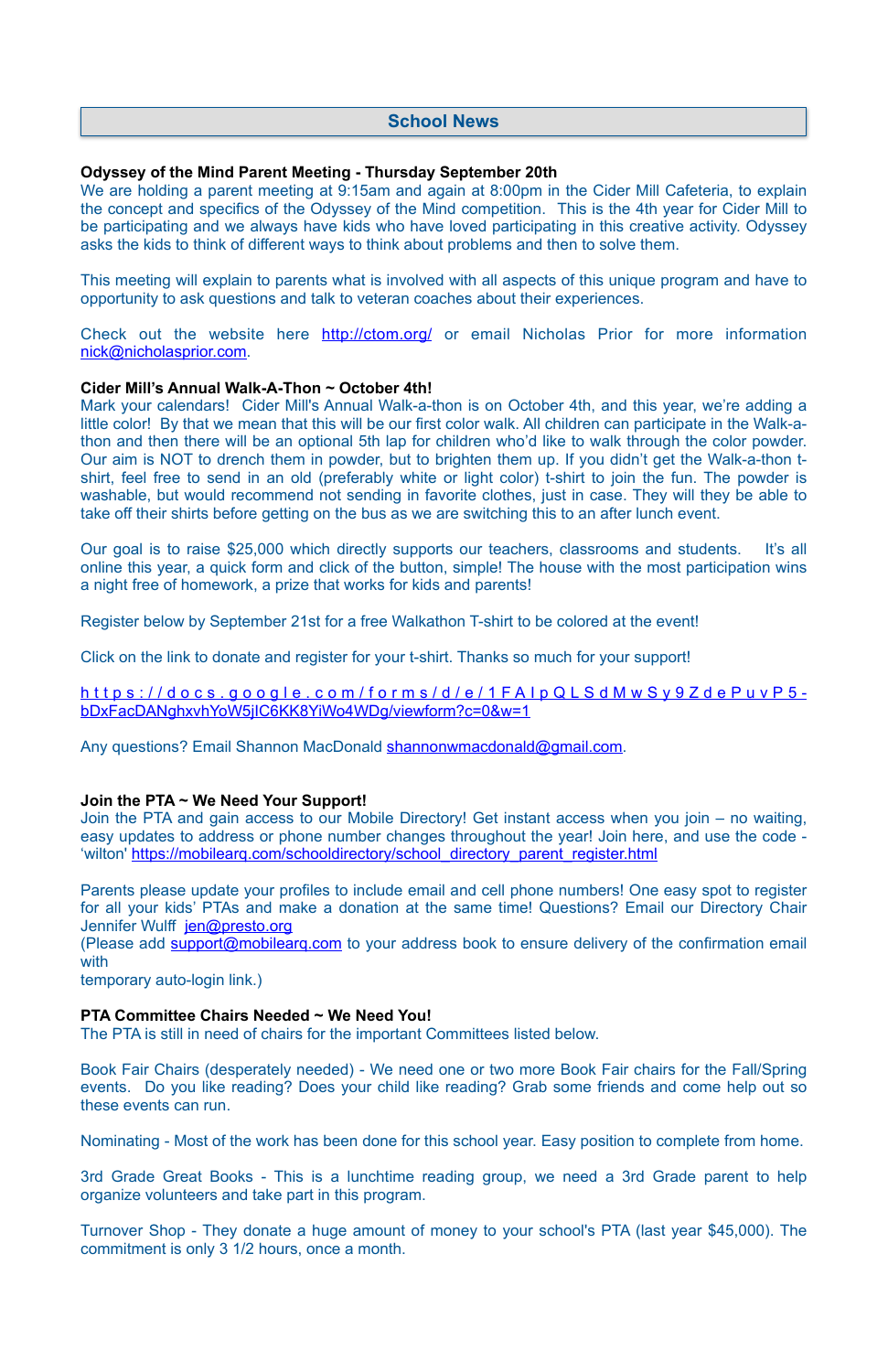Please contact Amanda Patania, amanda patania@yahoo.com or Carolyn Lyon, [carolynlyon@optonline.net](mailto:carolynlyon@optonline.net) if interested in any of these positions.

#### **Cider Mill Library Learning Commons Volunteers**

For returning volunteers: Please look for an email the first two weeks of the school year with information regarding training and schedule sign up.

Interested in volunteering for Cider Mill Library Learning Commons? Please email Jen Fila at [jennfila5@gmail.com](mailto:jennfila5@gmail.com) or Jackie Couch at [jackie.couch13@gmail.com](mailto:jackie.couch13@gmail.com) for more information.

For new volunteers: The Library Learning Commons is a school-year long commitment with weekly or bi-monthly shifts during school hours. Volunteers are necessary to keep the library running smoothly throughout the day, as we are responsible for checking out books, checking in books, shelving and other special projects throughout the year.

We are looking for parent volunteers to work in the Cider Mill School Store! The School Store is open during lunch on Mondays, Wednesdays, and Fridays. If you're interested in helping out, please email [CiderMillSchoolStore@gmail.com](mailto:CiderMillSchoolStore@gmail.com) to get onto our email volunteer list and to find out how to sign up for shifts throughout the school year!

Spirit Wear (also known as House shirts) will be sold at Open House night on September 17th. Starting September 18th, you can purchase Spirit Wear at any time throughout the year on the Cider Mill PTA site: [cidermillpta.org](http://cidermillpta.org)

The PTA has a group on Facebook called Cider Mill Parent Community. It is a place where the PTA can communicate to parents, and also where parents can communicate with one another. Please check it out by clicking here: [Cider Mill Parent Community](https://www.facebook.com/groups/1168962513117647/)

#### **Cider Mill School Store**

Visit <http://www.stopandshop.com/aplus>and scroll down to the center of the page to select REGISTER YOUR CARD from the red box on the right marked FOR CUSTOMERS

#### **Get Your CM Spiritwear**

- Use your registered Stop & Shop Card each time you shop at Stop & Shop, and you will earn CASH for our school. You can track the number of points you are earning for our school by checking your grocery receipt.
- At the end of each month, your points are calculated and converted to CASH rewards for our school. These CASH rewards are updated monthly on the Giant A+ website beginning in November.
- After the last day of the 2018 program, these same conversions are performed and the final school account total is posted.
- Our school will receive one CASH awards check at the end of the program and can use this cash for any of our educational needs.

Your order will be delivered to your student's class within two days.

#### **Find Us on Facebook!**

#### **Stop and Shop Rewards Program**

CIDER MILL SCHOOL – (**ID#: 40341**) has the opportunity to participate and earn CASH from A+ School Rewards, a great fundraising program run through our local Stop & Shop!

#### **To participate:**

#### **To earn points:**

**Zero Waste at Cider Mill ~ Parent Volunteers Needed and New Stations in Cafeteria** The Zero Waste Committee has worked this summer to further reduce waste at school.

All schools now have the following stations in their cafeterias: 1) Liquid Dumping Stations; 2) Food Donations (sealed containers and some fruit); 3) Recycling; 4) Compost; and 5) Waste. In addition to teaching kids how to separate their trash at school and at home (here are some tips on how to pack a [Waste-Free Lunch\)](https://www.epa.gov/sites/production/files/2015-09/documents/wastefreelunch_poster_508.pdf), we'll encourage students to adopt eco-friendly habits including:

**YES**: Use reusable containers, bags, silverware, and ice packs; Bulk snacks to sort into reusable containers; Pack realistic portions; Take home any uneaten food (or donate or compost!)

**NO**: Avoid disposable paper or plastic bags; Individually-packaged snacks; Non-reusable food wrap; Disposable ice packs, utensils, or drink containers (juice boxes or pouches); Plastic straws.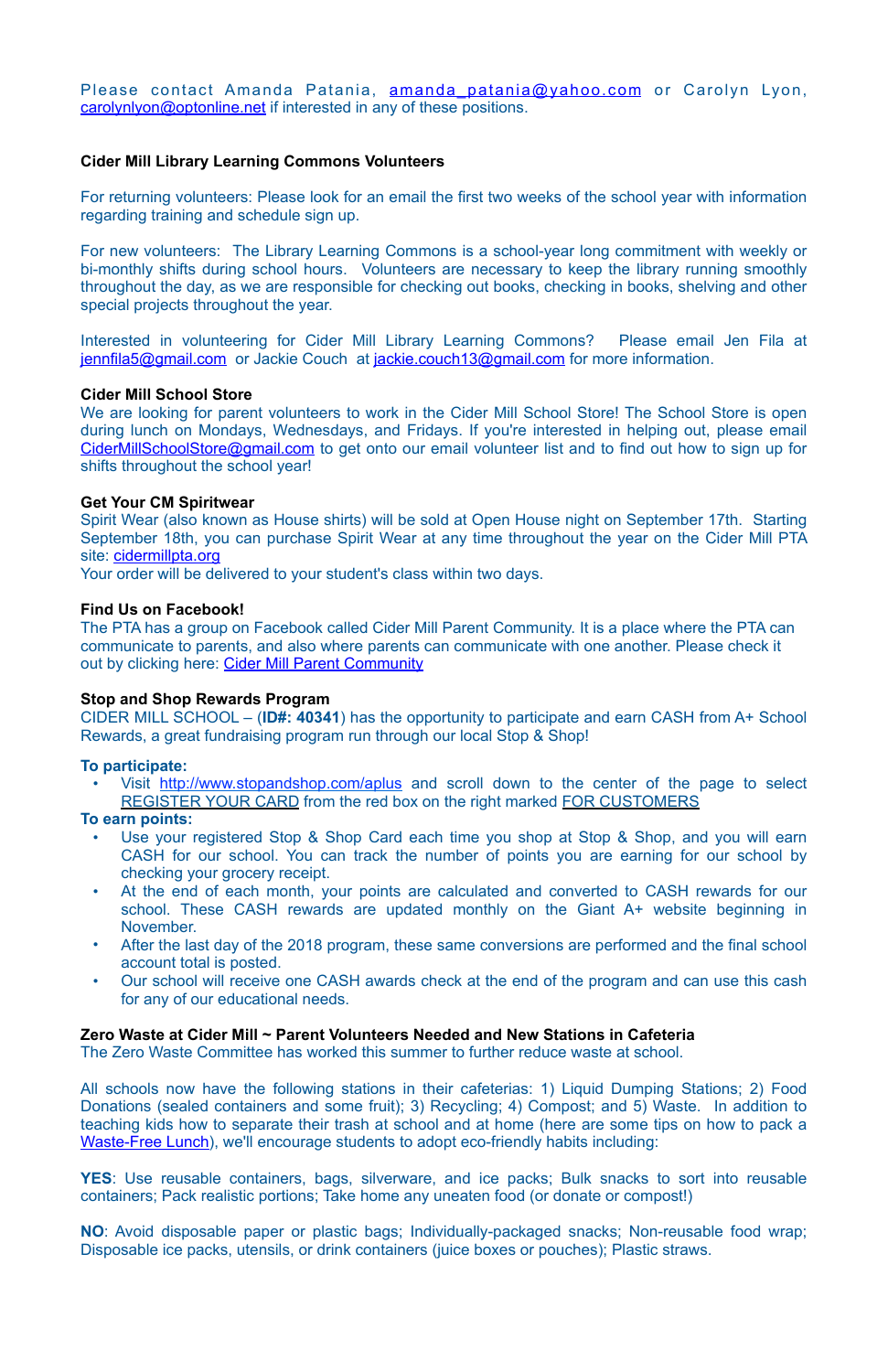**Parent Volunteers Needed!!!** We're looking for some volunteers to help out in the cafeteria during the first few weeks of school as our new students learn all about composting and recycling. Please sign up here: [Volunteer Signups](https://signup.com/login/entry/297003401915930014)

There are two L&F locations in Cider Mill. One is at the doorway where you go to the playground, on the high school side (Cannondale). The other is by the front door on the far side of the bus loop (Kent). You or your child can check these locations for lost items. At the end of each season, the unclaimed items are donated to the Turnover Shop with proceeds going to the Cider Mill PTA. Contact Amanda Mitchell with questions, at [amandaNmitchell@gmail.com](mailto:amandaNmitchell@gmail.com).

For more information or to help out, contact the Cider Mill Zero Waste Committee: Elizabeth McKay [ewmckay@gmail.com](mailto:ewmckay@gmail.com) Nicole Northway - [nicole.northway3@gmail.com](mailto:nicole.northway3@gmail.com) Laura Rowley [rowleylg@gmail.com](mailto:rowleylg@gmail.com)

#### **Lost and Found ~ Bus Depot**

Please visit <http://wiltonslostproperty.blogspot.com/>to view lost property found on the school buses.

Collect box tops to help Cider Mill raise money! Be sure to collect your box tops and submit them to your class teacher. Visit <http://www.boxtops4education.com/> to learn more about the program. Contact Box Top Chair, Heather Mroz at [heathermm@optonline.net](mailto:heathermm@optonline.net) if you have any questions.

#### **Lost and Found ~ Cider Mill**

#### **Box Tops**

#### **PTA School Supply Sales**

This enormously successful program was introduced last year with funding provided through a joint initiative of the Wilton Woman's Club and Wilton Youth Council. If you have questions about the workshop, please contact Kim Zemo at zemok@wiltonps.org

Once again the Cider Mill PTA ran a successful School Supply Kit campaign! Over 550 kits were ordered and delivered to classrooms! We were also able to fulfill our mission to help those in need locally by donating kits to all students in the program. A huge thank you to Amanda Patania, Beth Anne McMahon, Nicole Northway, Amanda Van Heyst, Jodie Francis, Michelle Krupa, Jackie Couch and all of their kids for tackling the task of sorting and distributing all kits!

#### **How to Talk So Kids Will Listen And Listen So Kids Will Talk**

Wilton Public Schools is again running a six-week workshop called "How to Talk So Kids Will Listen and Listen So Kids Will Talk." The program, developed by the authors of the book by the same name, uses lessons, role-play, and practice to help parents develop more effective skills for communicating with their children.

In this workshop, participants will learn how to:

- Engage your child's willing cooperation
- Deal with your child's negative feelings frustration, disappointment, anger
- Express your anger without being hurtful
- Set firm limits and still maintain goodwill
- Use alternatives to punishment that promote self-discipline
- Encourage positive relationships between your children
- Resolve family conflicts peacefully

There are 3 sessions in the fall. To register, please call Wilton Youth Services at (203) 834-6241. TIME & LOCATION: 10:00 -11:30 AM at Comstock Community Center

Session 1 – Tuesdays (Please note for Pre K - Grade 2 parents only) Facilitated by: Jim Martin, Elena White Sept 25, Oct 2, 9, 16, 23, 30

Session 2 - Thursdays Facilitated by: Nicole Mok, Bonnie Schnitzler Sept 27, Oct 4, 11, 18, 25, Nov 1

Session 3 – Mondays Facilitated by: Kim Zemo, Kathy Weiss Oct 15, 22, 29 , Nov 5, 12, 19

**Children Do Well When They Can: Identifying & Collaboratively Solving the Problems That Cause Challenging Behavior ~ October 8th**  Mon., Oct. 8, 2018 at 5:00 – 7:00 p.m. at Wilton High School's Clune Center